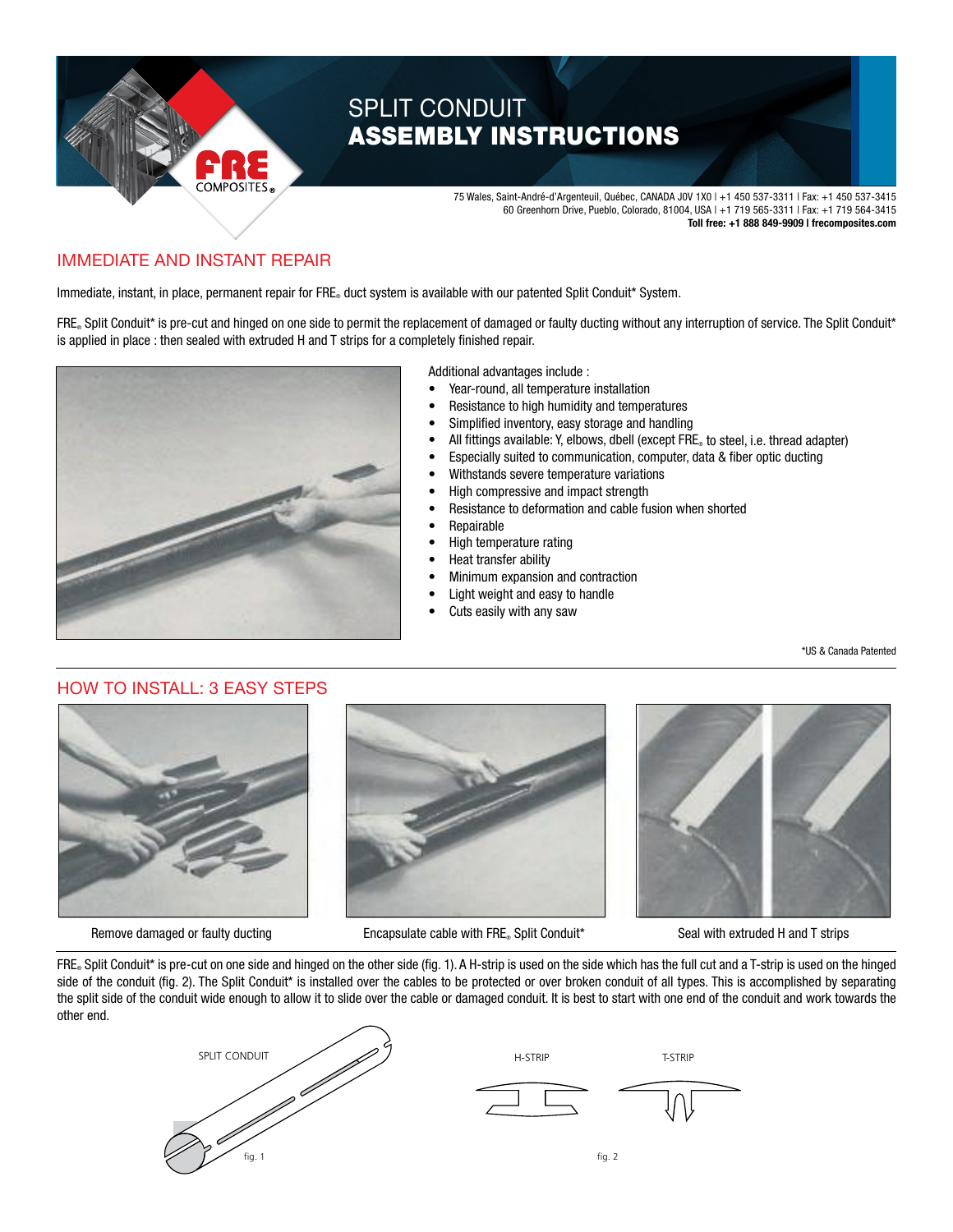## H-STRIP PROCEDURE

Once the conduit is in place, the H-strip is installed first before the T-strip. Do not apply extruded strips over the belled end of the conduit (fig. 3).



#### Step 1:

Spread the conduit and insert the H-strip into position at one end. Then apply hand pressure along the « H » until it locks. That operation should be done at every foot for full insertion (fig. 5).

#### Step 2:

When the section is in place, clasp the conduit on either side of the H-strip and squeeze it into the « H » until it locks. That operation should be done at every foot for full insertion (fig. 5).

#### Note:

On the spigot end of the conduit, the H-strip may be installed in a different manner, if desired.

The H-strip can be slid down the split until it butts the H-strip previously installed. Then trim to the correct length. The strip is then locked into place by applying a clamping force to the conduit and forcing the conduit edges into the H-strip as before. For better seal, duct tape can be applied at the butt-joint of the H-strip (fig. 6 and fig. 7).